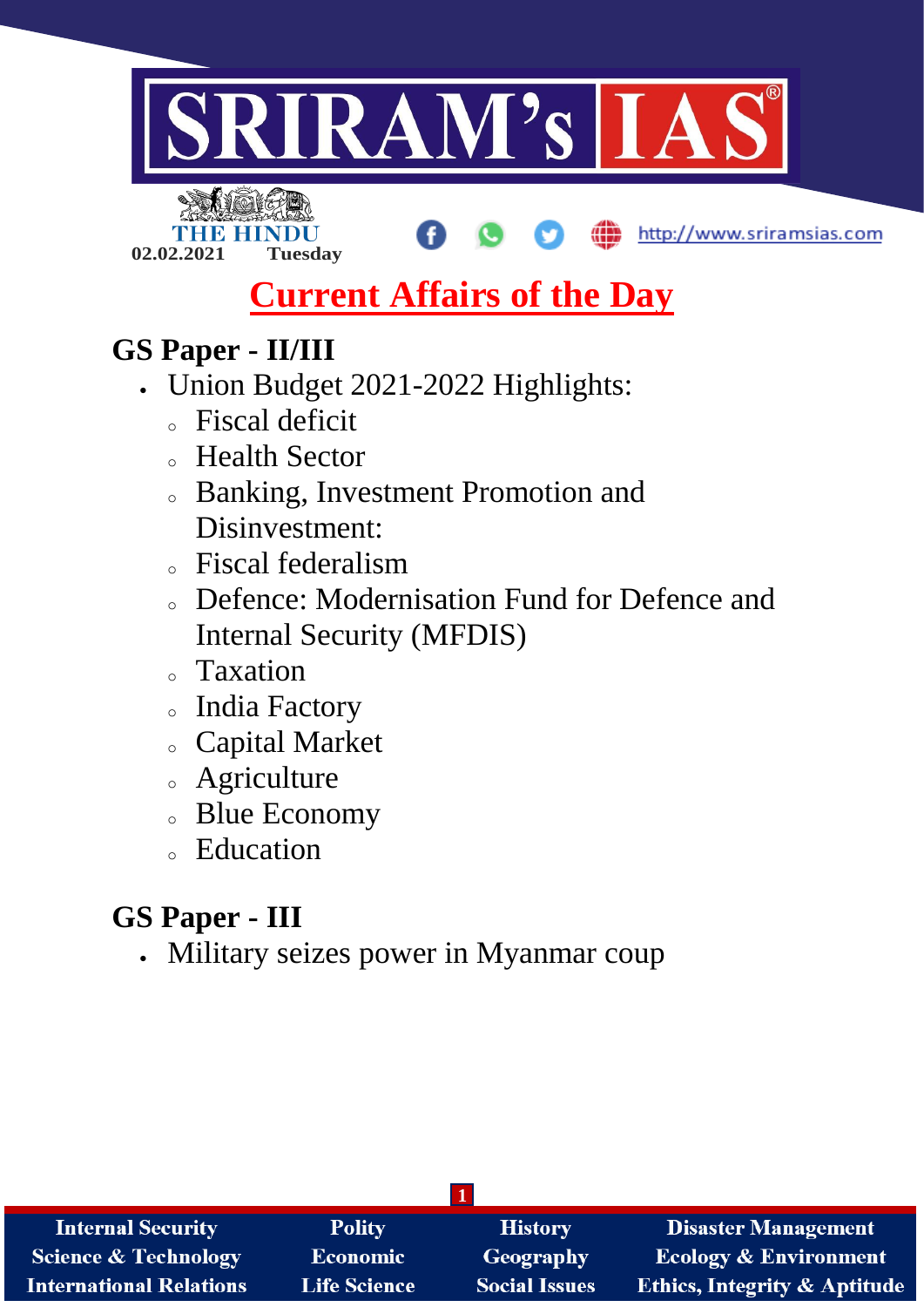

Union Finance Minister Nirmala Sitharaman loosened the exchequer's purse strings in an effort at an expansionary Budget for 2021-22, with a push for infrastructure and healthcare spending, even as she sought to reduce the fiscal deficit from an estimated 9.5% of the GDP this year without ostensibly raising the tax burden.

# **Fiscal deficit:**

- 1. Finance Minister Nirmala Sitharaman has pegged the fiscal deficit for 2021- 22 at 6.8% of the GDP and aims to bring it back below the 4.5% mark by 2025-26.
- 2. The original fiscal deficit target for 2020-21 was 3.5%. However, in reality, the deficit has shot up to a high of 9.5% of the GDP due to the impact of the COVID-19 pandemic.
- 3. The Centre proposes to make amendments to the Fiscal Responsibility and Budget Management (FRBM) Act, 2003, to reflect these changes to the fiscal consolidation road map.
- 4. The Centre hopes to return to the path of fiscal consolidation by higher tax buoyancy through improved compliance on the one hand, and increased monetisation of its assets, including public sector enterprises and land, on the other.
- 5. Govt also proposed to augment the Contingency Fund of India from ₹500 crore to ₹30,000 crores.

# **Health Sector:**

- 1. 137% increase in health and well-being spend. This includes ₹60,030 crores for drinking water and ₹35,000 crores for vaccination
- 2. Govt also announced a new Centrally sponsored scheme, PM Atmanirbhar Swasth Bharat Yojana, that would be launched for 6 years to improve primary, secondary, and tertiary care health systems, strengthen national institutions, create new institutions to cater to detection and cure of new and emerging diseases.
- 3. This scheme aims to support 17,788 rural and 11,024 urban Health and Wellness Centres, establish integrated public health labs in all districts, strengthen the National Centre for Disease Control (NCDC), establish nine

| <b>Internal Security</b>        | <b>Polity</b>       | <b>History</b>       | <b>Disaster Management</b>              |
|---------------------------------|---------------------|----------------------|-----------------------------------------|
| <b>Science &amp; Technology</b> | <b>Economic</b>     | <b>Geography</b>     | <b>Ecology &amp; Environment</b>        |
| <b>International Relations</b>  | <b>Life Science</b> | <b>Social Issues</b> | <b>Ethics, Integrity &amp; Aptitude</b> |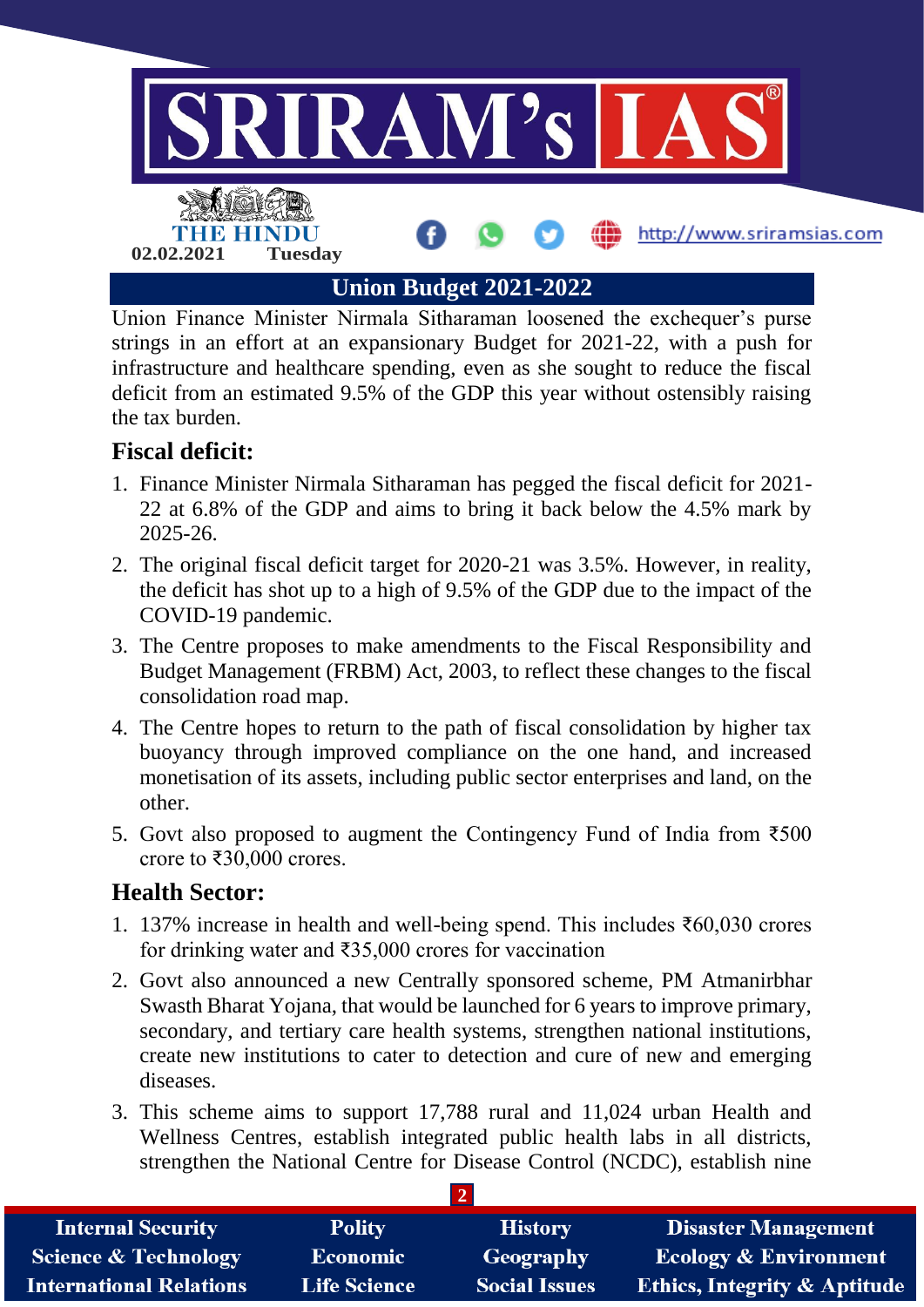



**02.02.2021 Tuesday**

Bio-Safety Level III laboratories and four regional National Institutes of Virology.

http://www.sriramsias.com

# **Banking, Investment Promotion and Disinvestment:**

- 1. To provide protection to investors, the Finance Minister has proposed to introduce an investor charter as a right of all financial investors across all financial products.
- 2. The foreign direct investment limit in the insurance sector will be raised to 74% from 49% and a "bare minimum" number of public sector enterprises will be retained even in strategic sectors such as defence, under an ambitious new strategic disinvestment policy.
- 3. The Minister, while presenting the Budget, also announced steps to attract foreign investment into infrastructure; relief for affordable housing and rental housing; tax incentives to the International Financial Services Centre (IFSC); relief to small charitable trusts; and steps for incentivising start-ups in the country.
- 4. The Budget has proposed to make dividend payments to REIT (Real Estate Investment Trusts) / InvIT (Infrastructure Investment Trusts) exempt from TDS (tax deducted at source).
- 5. For Foreign Portfolio Investors (FPI), the Budget has proposed the deduction of tax on dividend income at a lower treaty rate. As per the proposal, the advanced tax liability on dividend income will arise only after the declaration or payment of dividend.
- 6. The Budget has proposed to make notified infrastructure debt funds eligible to raise funds by issuing tax-efficient zero-coupon bonds.
- 7. A new development finance institution is being set up to fund infrastructure projects under the National Infrastructure Pipeline, while an asset reconstruction firm, or 'bad bank', will be tasked with taking over the bad loans of public sector banks to cope with rising NPAs.
- 8. However, just ₹20,000 crores have been earmarked for the recapitalisation of banks, lower than expectations.

## **Fiscal federalism:**

1. The government has accepted the 15th Finance Commission's recommendation to maintain the States' share in the divisible pool of taxes to 41% for the five-year period starting 2021-22.

| <b>Internal Security</b>        | <b>Polity</b>       | <b>History</b>       | <b>Disaster Management</b>              |
|---------------------------------|---------------------|----------------------|-----------------------------------------|
| <b>Science &amp; Technology</b> | <b>Economic</b>     | Geography            | <b>Ecology &amp; Environment</b>        |
| <b>International Relations</b>  | <b>Life Science</b> | <b>Social Issues</b> | <b>Ethics, Integrity &amp; Aptitude</b> |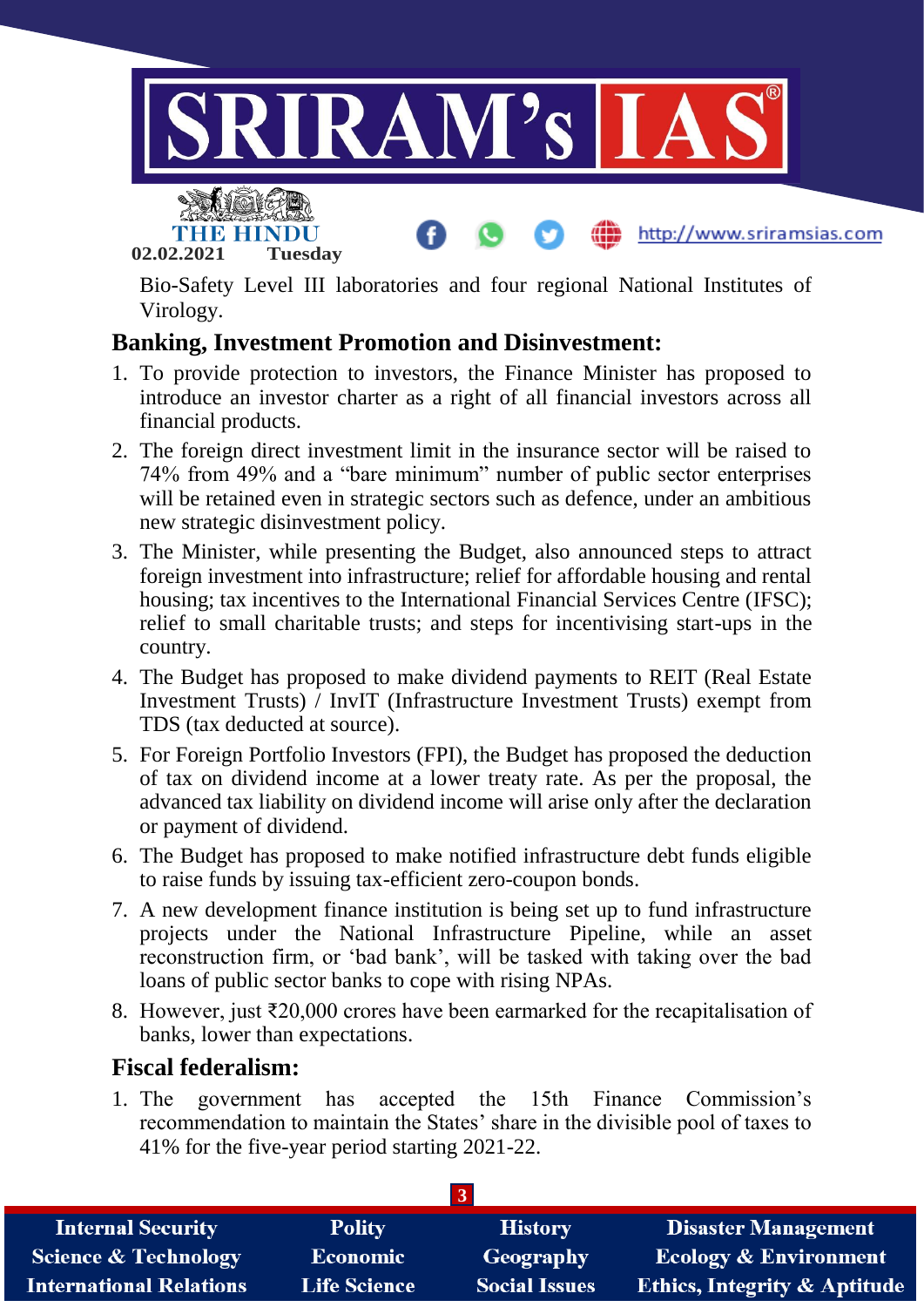

2. The States have been granted enhanced borrowing room of up to 4% of the Gross State Domestic Product (GSDP) for 2021-22, with an additional 0.5% limit for those undertaking critical power sector reforms.

# **Defence: Modernisation Fund for Defence and Internal Security (MFDIS)**

- 1. LAC stand-off factored in for defence outlay. Against the backdrop of the stand-off with China and an impetus for military modernisation, the allocation for capital expenditure in the defence budget saw an increase.
- 2. The 15th Finance Commission recommended the constitution of a dedicated non-lapsable Modernisation Fund for Defence and Internal Security (MFDIS) to bridge the gap between projected budgetary requirements and the allocation for defence and internal security.
- 3. In the action-taken report tabled in Parliament, the government said it had "in principle" accepted the creation of the fund in the Public Account of India.
- 4. However, the unutilised amount from the normal budgetary allocations to the Defence Ministry and the Home Ministry for a capital expenditure shall not be part of the fund.
- 5. The Defence Ministry has for long been demanding a non-lapsable fund, keeping in view the long trajectory of military modernisation.
- 6. The proceeds will be utilised for capital investment for modernisation of the defence services, capital investment for the Central Armed Police Forces (CAPF) and modernisation of State police forces as projected by the Home Ministry and a small component as a welfare fund for soldiers and paramilitary personnel.

# **Taxation:**

### **Taxing Savings of the rich**

- 1. The Union Budget has proposed taxing the income on Provident Fund contributions of more than ₹2.5 lakh a year, usually made on a voluntary basis by employees.
- 2. A similar tax exemption offered to investors in unit-linked insurance plans (ULIPs) has also been capped to ensure that maturity benefits accruing from premium payments of more than ₹2.5 lakh a year will be subjected to capital gains tax.

| <b>Internal Security</b>        | <b>Polity</b>       | <b>History</b>       | <b>Disaster Management</b>              |
|---------------------------------|---------------------|----------------------|-----------------------------------------|
| <b>Science &amp; Technology</b> | Economic            | Geography            | <b>Ecology &amp; Environment</b>        |
| <b>International Relations</b>  | <b>Life Science</b> | <b>Social Issues</b> | <b>Ethics, Integrity &amp; Aptitude</b> |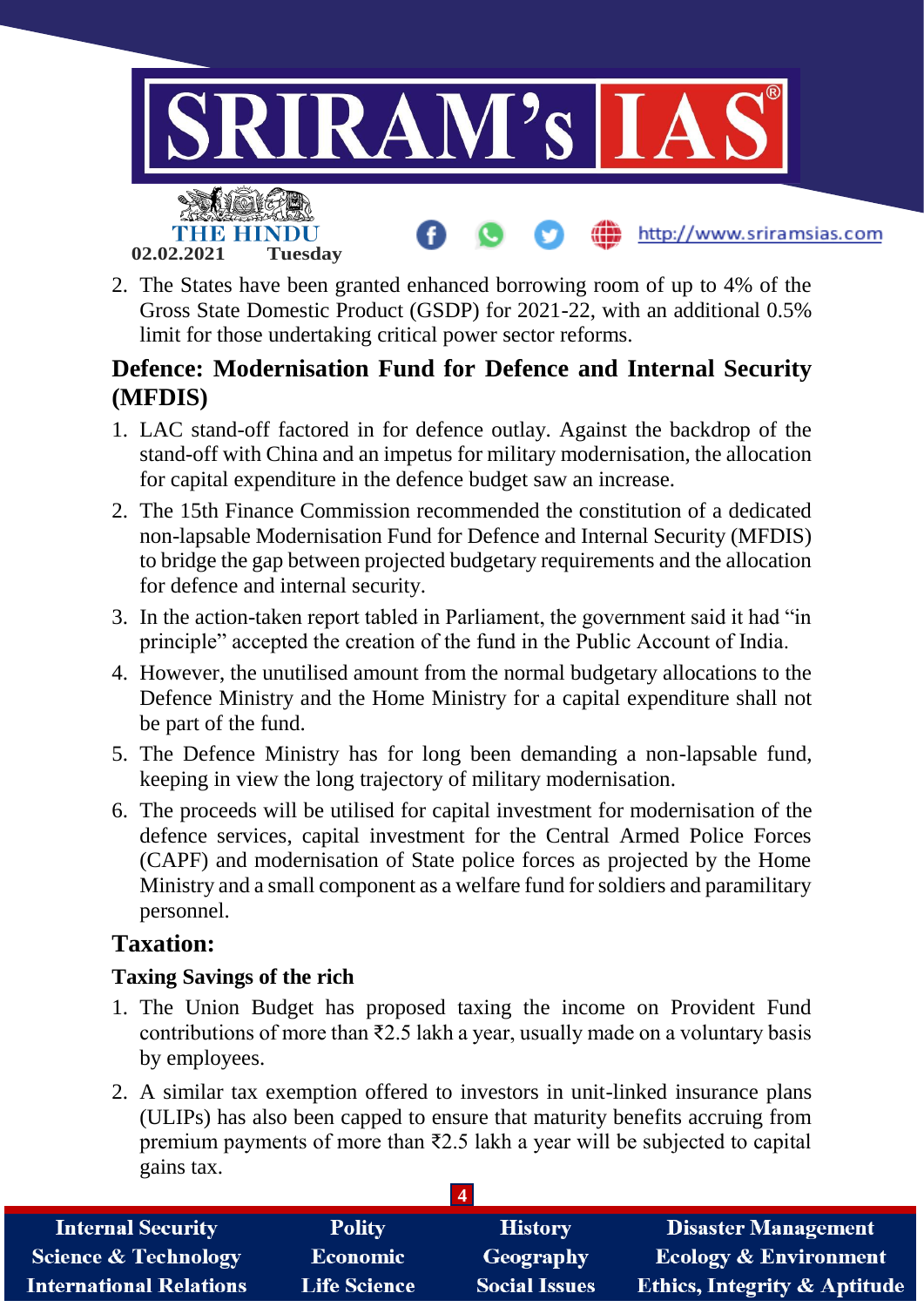

3. For contributions up to ₹2.5 lakh a year to the Employees' Provident Fund (EPF), tax exemptions will remain, along with guaranteed returns.

#### **Tax slabs remain unchanged**

- 1. Without making any changes to the personal income tax slab, the Union Budget 2021-22 has
	- a. provided relief to senior citizens in the filing of I-T returns;
	- b. reduced the time limit for I-T proceedings;
	- c. announced the setting-up of a Dispute Resolution Committee and faceless Income Tax Appellate Tribunal proceedings;
	- d. provided relaxations for Non-Resident Indians (NRI);
	- e. offered an increase in the exemption limit from audit, and accounted for relief for dividend income.
- 2. To reduce litigation in the system, a Dispute Resolution Committee for small taxpayers facing litigation is to be set up.
- 3. Govt also announced the setting up of a National Faceless Income Tax Appellate Tribunal Centre.

## **India Factory:**

India has the potential to be the factory for the world. The Budget has addressed several enablers in this direction, like, specialised manufacturing parks, infrastructure as in highways, railways and ports, reforms in the power sector and affordable housing on rent for migrant workers.

#### **Railways**

- 1. Railways could move a large number of goods and people in a very costeffective and environmentally-friendly manner. A relook at railways as the backbone of the country is certainly going to be beneficial.
- 2. Union Finance Minister Nirmala Sitharaman proposed a "record" allocation of ₹1.1 lakh crore for Indian Railways, with a capital expenditure outlay of ₹2.15 lakh crore for the next financial year.
- 3. The Railways said funds would be utilised to boost the 'Atma Nirbhar Bharat Mission' and towards the completion of vital infrastructure projects, capacitybuilding passenger amenities and safety enhancement.

| <b>Internal Security</b>        | <b>Polity</b>       | <b>History</b>       | <b>Disaster Management</b>              |
|---------------------------------|---------------------|----------------------|-----------------------------------------|
| <b>Science &amp; Technology</b> | <b>Economic</b>     | Geography            | <b>Ecology &amp; Environment</b>        |
| <b>International Relations</b>  | <b>Life Science</b> | <b>Social Issues</b> | <b>Ethics, Integrity &amp; Aptitude</b> |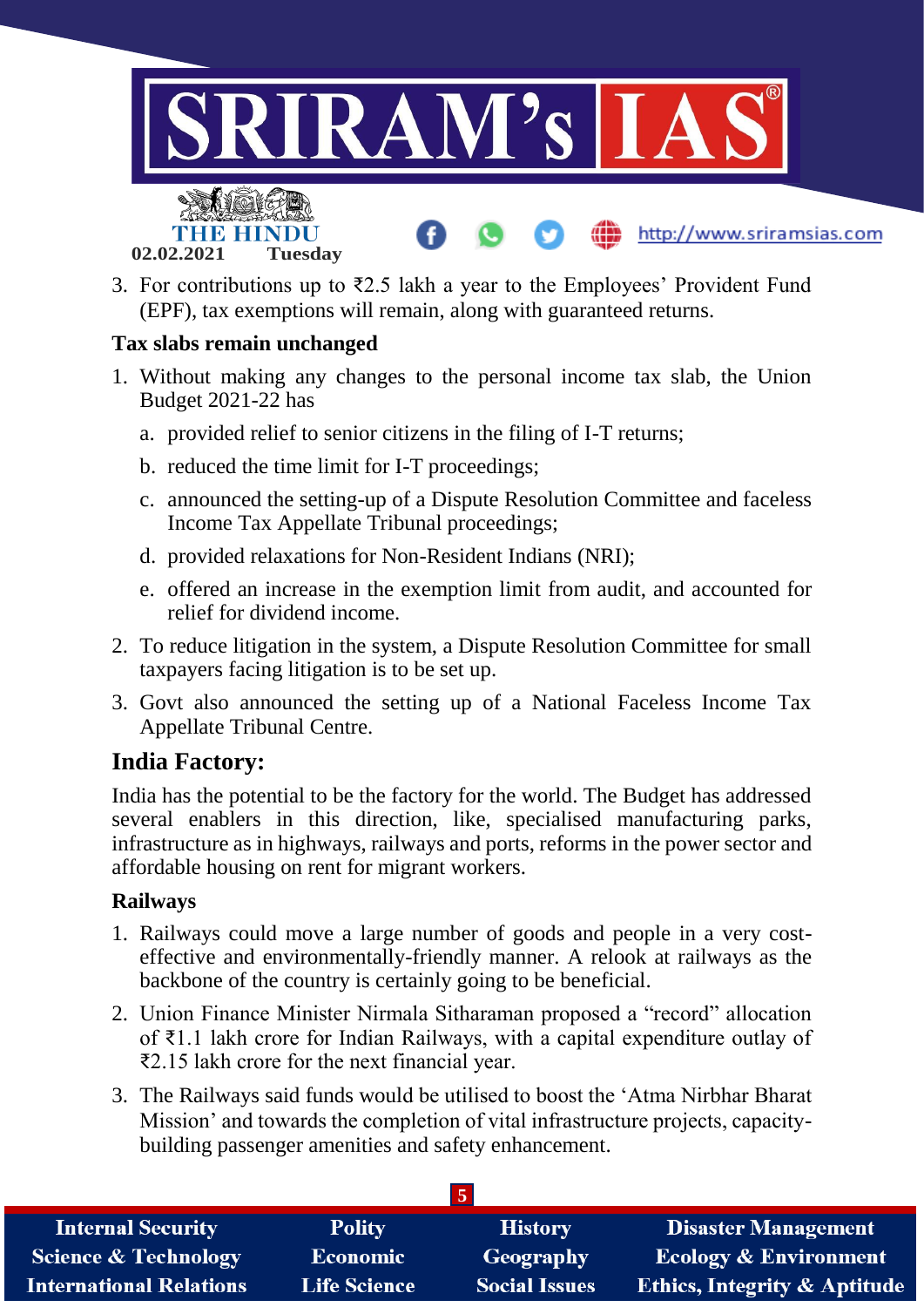

#### **Auto sector**

- 1. Leading players in the automotive sector have welcomed the Centre's announcement on the voluntary vehicle scrappage policy to phase out old and unfit vehicles. The policy is good for the environment and for setting in motion a circular economy.
- 2. While tabling the Union Budget for 2021-22, Finance Minister Nirmala Sitharaman said the policy would help in encouraging fuel-efficient, environment-friendly vehicles, thereby reducing vehicular pollution and the oil import bill.
- 3. Vehicles would undergo fitness tests after 20 years in automated fitness centres in the case of personal vehicles (PV), and after 15 years in the case of commercial vehicles (CV).

#### **Shipping**

- 1. Government to privatise seven major ports. Seven major ports, worth ₹2,000 crores, will see their operations privatised in the year 2021-2022, as per the Union Budget 2021-22.
- 2. The Finance Minister also announced a subsidy scheme of ₹1,624 crores for a period of five years for Indian shipping companies to encourage more merchant ships with Indian flags. This initiative will enable greater training and employment opportunities for Indian seafarers.
- 3. The Budget also envisages boosting the recycling of ships at Alang in Gujarat. The Minister said the capacity of recycling shipyards would be doubled by 2024.
- 4. India has enacted Recycling of Ships Act, 2019 and acceded to the Hong Kong International Convention (HKC). Post-enactment of the law, about 90 ship recycling yards at Alang had already achieved HKC-compliant certificates.
- 5. India aspired to grab at least 50% of the global ship-recycling business. The country's share in the ship recycling business is around 30% at present.
- 6. India has 12 major ports under the control of the Centre. These major ports handle about 60% of its total cargo traffic.

#### **MSME sector**

1. The Union Budget has doubled the allocation to micro, small and medium enterprises (MSMEs) to  $\overline{\xi}$ 15,700 crores for the next financial year from  $\overline{\xi}$ 7,572 crores in 2020-2021.

| <b>Internal Security</b>        | <b>Polity</b>       | <b>History</b>       | <b>Disaster Management</b>              |
|---------------------------------|---------------------|----------------------|-----------------------------------------|
| <b>Science &amp; Technology</b> | <b>Economic</b>     | Geography            | <b>Ecology &amp; Environment</b>        |
| <b>International Relations</b>  | <b>Life Science</b> | <b>Social Issues</b> | <b>Ethics, Integrity &amp; Aptitude</b> |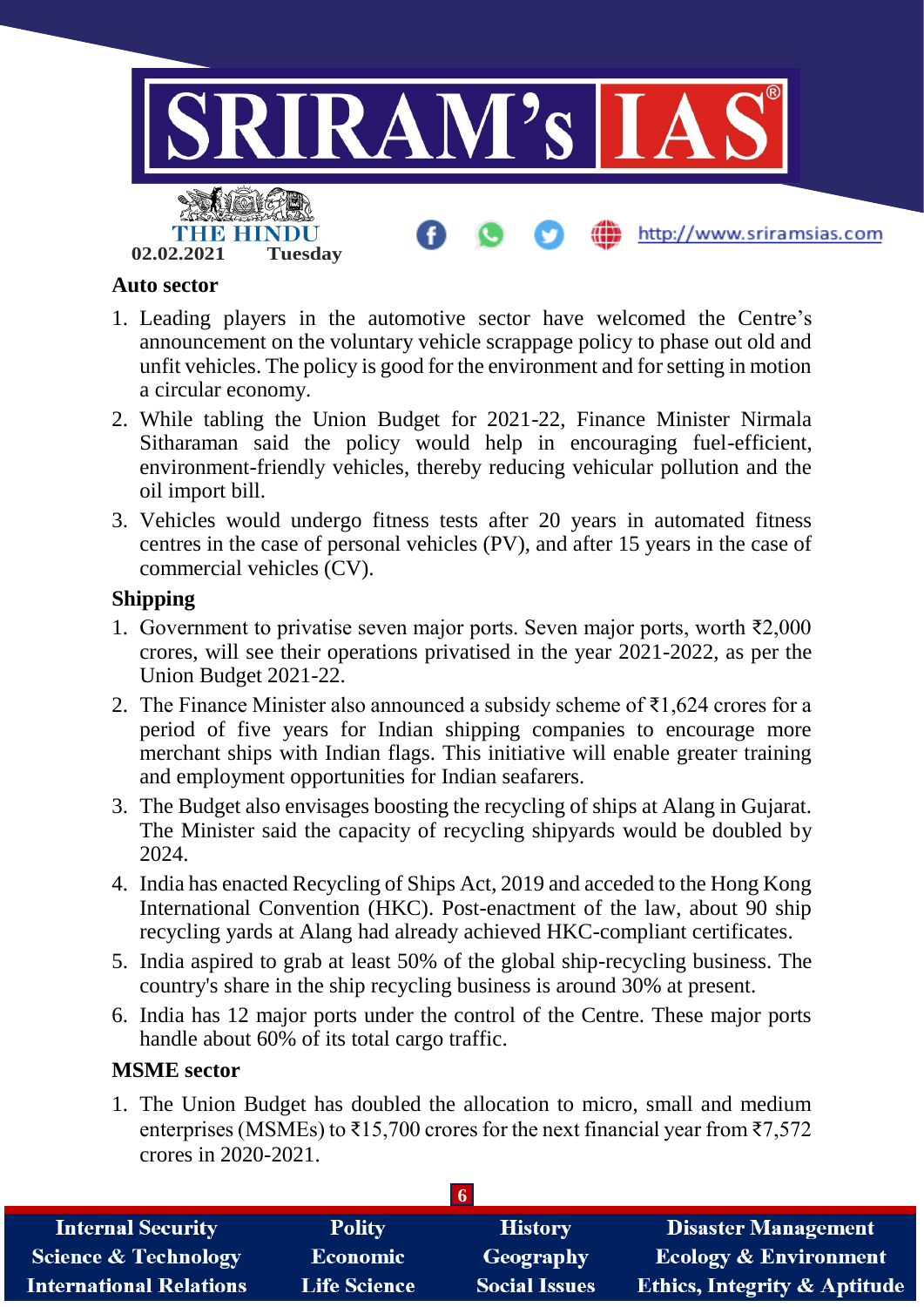

- 2. The plan to strengthen the NCLT framework, implement an e-courts system and introduce alternative methods of debt resolution and special framework for MSMEs were significant.
- 3. According to the Federation of Indian Micro and Small & Medium Enterprises, a reduction in customs duties on steel and ferrous and non-ferrous scrap will help bring down the raw material prices.

#### **Transport Sector**

Highways Ministry

- 1. The Ministry of Road Transport and Highways received ₹1,18,101 crore in the Union Budget, of which ₹1,08,230 crore is for capital expenditure. The Finance Minister said this was the highest-ever outlay for the sector.
- 2. The Finance Minister informed Parliament that under the Bharatmala Project, more than 13,000 km of roads had been awarded and that by March next year, another 8,500 km would be awarded for construction.

Urban Mobility:

- 3. Govt announces expansion of Metro Rail networks in Budget
- 4. In a boost to urban transport, Govt announced a new scheme for public buses, and the expansion of and new Metro networks.
- 5. Two new Metro technologies MetroLite and MetroNeo would be used in tier-2 cities and the peripheral parts of tier-1 cities to provide connectivity at a lower cost compared to conventional Metro systems.
- 6. The Government will work towards raising the share of public transport in urban areas through the expansion of Metro Rail networks and the augmentation of city bus services.
- 7. A new scheme will be launched at a cost of  $\bar{\tau}18,000$  crores to support the augmentation of public bus transport services. The scheme will facilitate the deployment of innovative public-private partnership [PPP] models to enable private sector players to finance, acquire, operate and maintain over 20,000 buses.

#### **Gig Economy**

1. The Government announced the launch of a portal to collect information on gig, building and construction workers to formulate welfare schemes for

| <b>Internal Security</b>        | <b>Polity</b>       | <b>History</b>       | <b>Disaster Management</b>              |
|---------------------------------|---------------------|----------------------|-----------------------------------------|
| <b>Science &amp; Technology</b> | <b>Economic</b>     | Geography            | <b>Ecology &amp; Environment</b>        |
| <b>International Relations</b>  | <b>Life Science</b> | <b>Social Issues</b> | <b>Ethics, Integrity &amp; Aptitude</b> |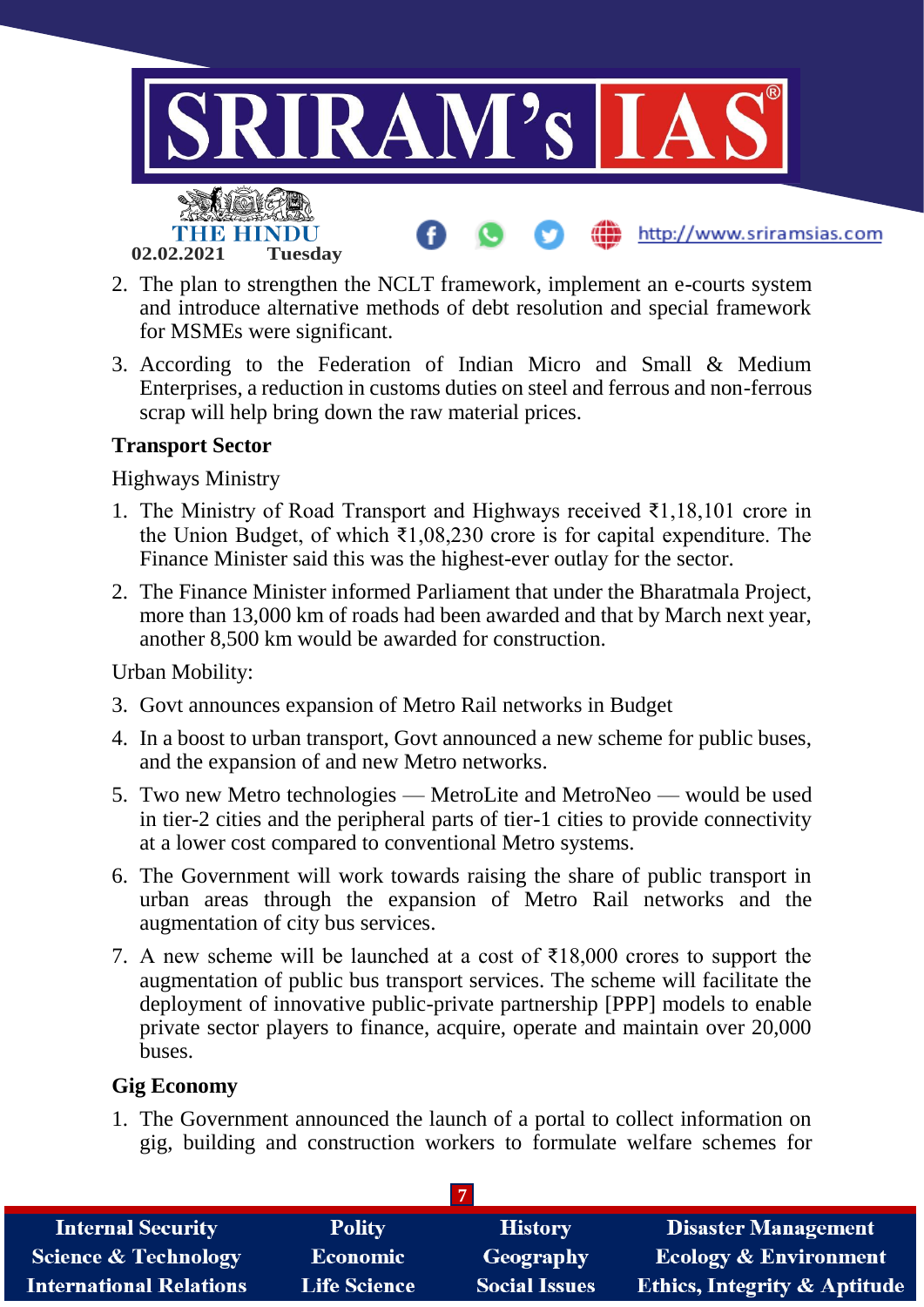

migrant workers. This will help formulate health, housing, skill, insurance, credit and food schemes for migrant workers.

- 2. For the first time globally, social security benefits will extend to gig and platform workers. Minimum wages will apply to all categories of workers and they will all be covered by the Employees State Insurance Corporation.
- 3. At the same time, the compliance burden on employers will be reduced with a single registration and licensing and online returns.

#### **Affordable housing**

**02.02.2021 Tuesday**

- 1. To promote the supply of affordable rental housing for the migrant workers, the FM announced a new tax exemption for notified affordable rental housing projects.
- 2. The relaxation on tax compliance for REIT investors will further improve the marketability of such products, considering we are likely to witness new REITs this year.

# **Capital Market:**

- 1. The Centre on Monday announced setting up of a Single Security Market Code by consolidating the provisions of SEBI Act, 1992, Depositories Act, 1996, Securities Contracts (Regulation) Act, 1956 and Government Securities Act, 2007.
- 2. According to analysts, this move will improve ease of doing business in the country's financial markets, cut down compliances, reduce cost and do away with friction between various stakeholders.

#### **Corporate Bond Market Deepening**

- 1. In order to instil confidence among participants in the corporate bond market during times of stress and to generally enhance secondary market liquidity, the Budget has proposed to create a permanent institutional framework.
- 2. The proposed body would purchase investment-grade debt securities both in stressed and normal times and help in the development of the bond market.
- 3. It will clearly help to deepen the corporate bond market which continues to face liquidity challenges.

## **Agriculture:**

1. The budget allocation for the Department of Agriculture, Cooperation and Farmers Welfare was slashed 8.5% in 2021-22. The flagship PM-KISAN

| <b>Internal Security</b>        | <b>Polity</b>       | <b>History</b>       | <b>Disaster Management</b>              |
|---------------------------------|---------------------|----------------------|-----------------------------------------|
| <b>Science &amp; Technology</b> | Economic            | Geography            | <b>Ecology &amp; Environment</b>        |
| <b>International Relations</b>  | <b>Life Science</b> | <b>Social Issues</b> | <b>Ethics, Integrity &amp; Aptitude</b> |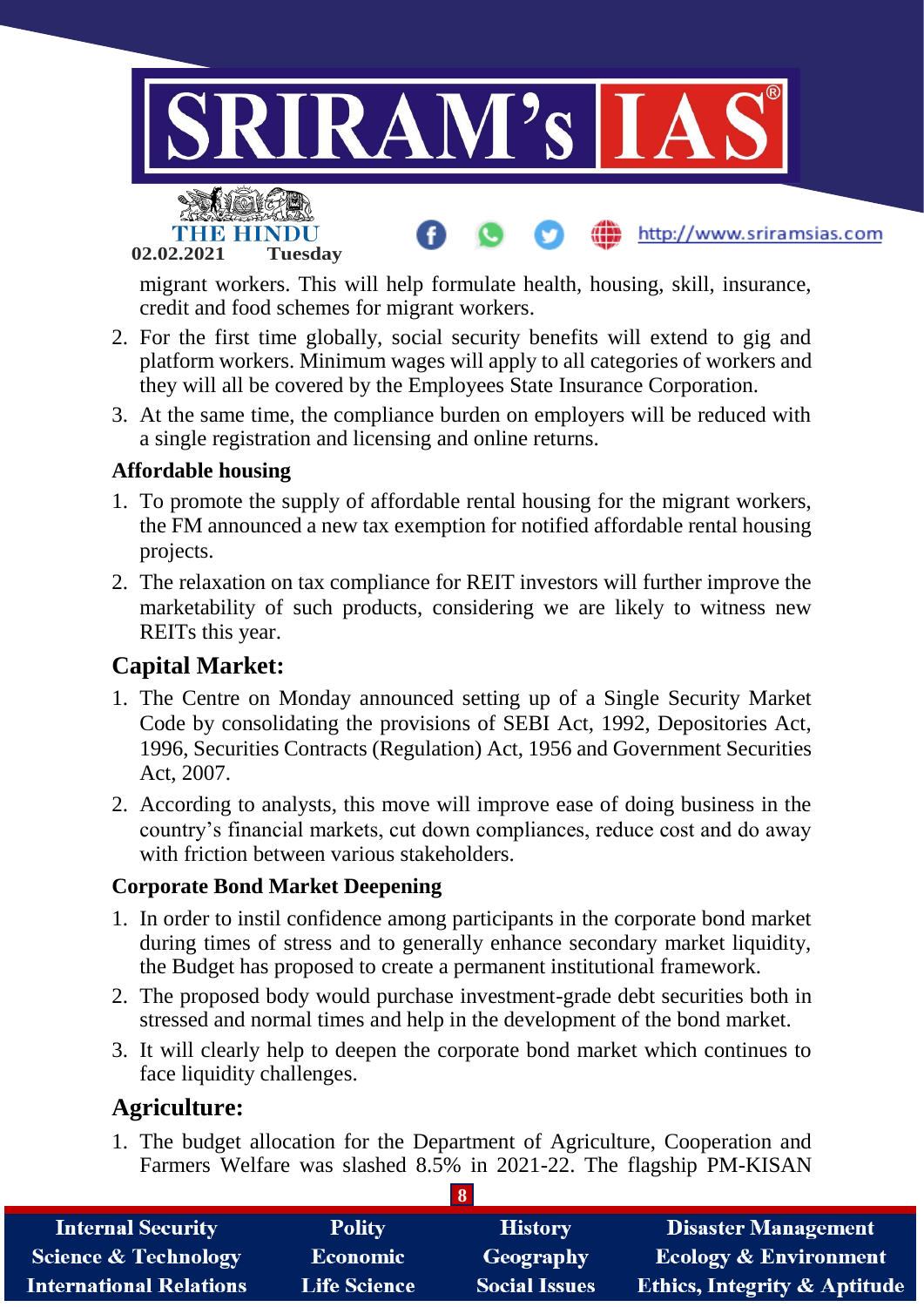

scheme, meant to provide income support to farmers, saw a 13% drop in its budget, which is ₹10,000 crores lower than last year's initial allocation.

- 2. The government allowed State-run Agricultural Produce Marketing Committees (APMCs) to access the  $\overline{z}1$  lakh crore Agriculture Infrastructure Fund (AIF).
- 3. The AIF was created last year, as part of a COVID-19 stimulus package to develop cold chain storage and other post-harvest management infrastructure. Now the Govt has announced that APMCs will also be able to access these funds. It can be seen as a sign of support to the APMC system.
- 4. If they are making APMCs eligible to borrow from this fund, and thus strengthen their infrastructure, the government seems to be sending a message that they are not going to be killed.
- 5. Agriculture Cess: Govt also announced an Agriculture Infrastructure Development Cess to be levied on petrol, diesel, gold and other imports, to improve facilities for production, conservation and processing of farm produce and thus "ensure enhanced remuneration for our farmers".

#### **Food subsidy**

- 1. The food subsidy bill spiked sharply this year, from ₹1.15 lakh crore in the 2020-21 budget estimates to  $\overline{6}4.22$  lakh crore in the revised estimates, reflecting the additional cost of free foodgrain distribution in the wake of the COVID-19 pandemic, as well as the government's decision to pay the Food Corporation of India's burgeoning loans and return to budgetary transfers to fund the food subsidy bill.
- 2. In 2021-22, the food subsidy budget has been set at almost ₹2.43 lakh crore. It would help clean up the government's accounts and improve the financial health of the FCI.
- 3. Govt proposed to discontinue the NSSF [National Small Savings Fund] loan to FCI for food subsidy and accordingly Budget provisions have been made in RE 2020-21 and BE 2021-22.
- 4. FCI procures grains from farmers at an economic cost of almost ₹27 a kg for wheat and ₹37 for rice and then provides it to 80 crore poor people through the public distribution system (PDS) at subsidised rates of  $\overline{z}2$  a kg for wheat and ₹3 for rice.

| <b>Internal Security</b>        | <b>Polity</b>       | <b>History</b>       | <b>Disaster Management</b>              |
|---------------------------------|---------------------|----------------------|-----------------------------------------|
| <b>Science &amp; Technology</b> | <b>Economic</b>     | Geography            | <b>Ecology &amp; Environment</b>        |
| <b>International Relations</b>  | <b>Life Science</b> | <b>Social Issues</b> | <b>Ethics, Integrity &amp; Aptitude</b> |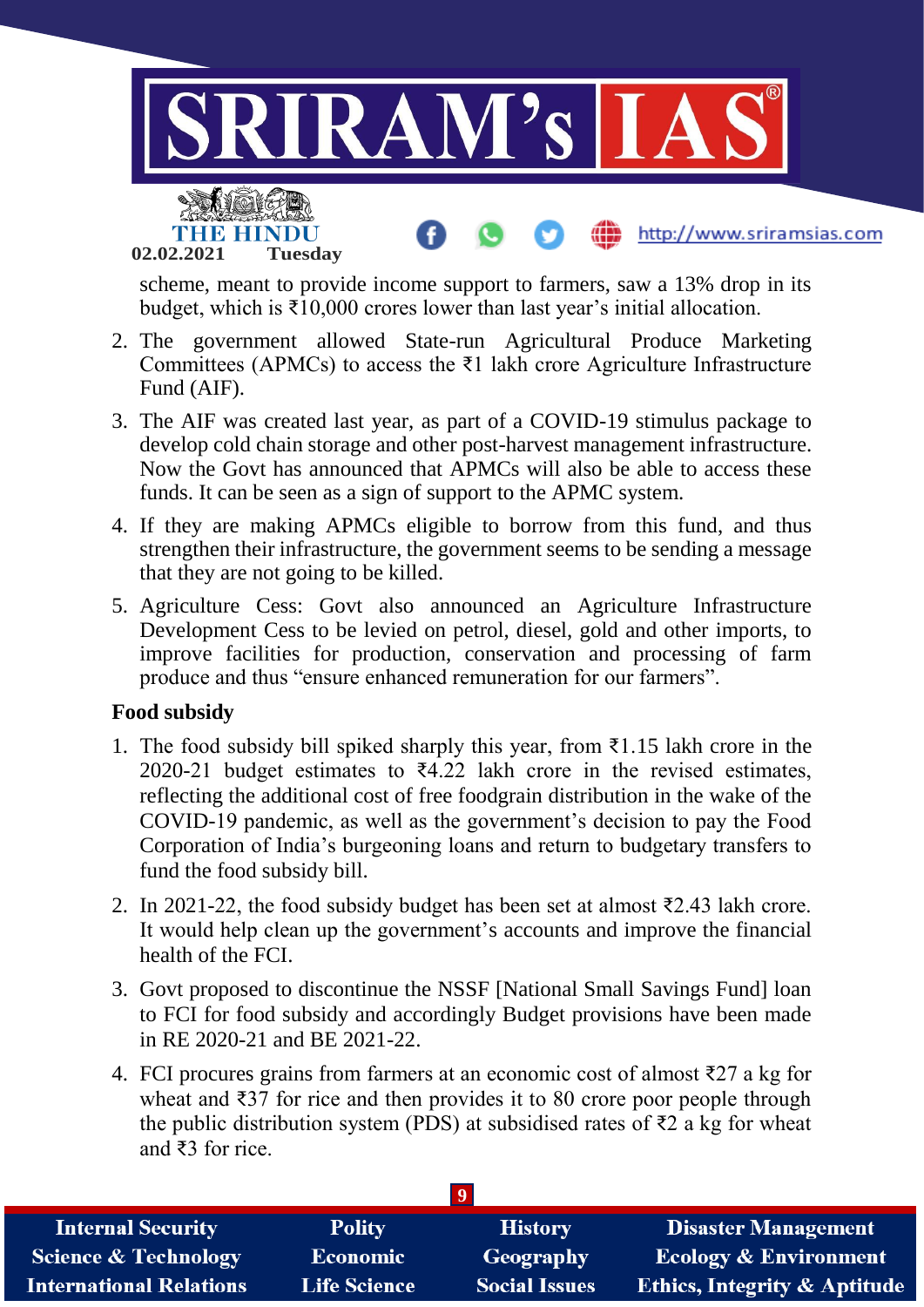

- 5. However, for several years, the budgetary allocation for PDS has not been sufficient to cover FCI's subsidy costs, forcing it to borrow from the NSSF at a rate of about 8%. Its outstanding loans are now well over ₹2 lakh crore.
- 6. Now again switching to Budget allocations instead of loans will increase transparency, bringing a subsidy expenditure back on the government's books. It's an accounting adjustment that will help reflect the government's debts and current financial state more accurately.

## **Blue Economy**

- 1. Five major fishing harbours will see substantial investments for modernisation and development.
- 2. Five major fishing harbours Kochi, Chennai, Visakhapatnam, Paradip and Petuaghat — will be developed as hubs of economic activity. The Government will also develop inland fishing harbours and fish-landing centres along the banks of rivers and waterways.
- 3. The Government announced measures to promote seaweed cultivation. Seaweed farming is an emerging sector with the potential to transform the lives of coastal communities. It will provide large scale employment and extra income.
- 4. To promote seaweed cultivation, Govt proposed a Multipurpose Seaweed Park to be established in Tamil Nadu.

## **Education:**

#### **Research and development**

- 1. The Finance Minister earmarked ₹50,000 crores over five years for the creation of a National Research Foundation (NRF) — an umbrella body that is expected to fund research across a range of disciplines, from science and technology to humanities.
- 2. First announced in the 2019 Budget speech after it was proposed in a draft of India's New Education Policy (NEP).
- 3. The NRF will also seed and build research capacity at universities and colleges through a formal mechanism of mentoring. It will also catalyse research at universities and colleges that have until now not been big players in research.

| 10                              |                     |                      |                                         |
|---------------------------------|---------------------|----------------------|-----------------------------------------|
| <b>Internal Security</b>        | <b>Polity</b>       | <b>History</b>       | <b>Disaster Management</b>              |
| <b>Science &amp; Technology</b> | <b>Economic</b>     | Geography            | <b>Ecology &amp; Environment</b>        |
| <b>International Relations</b>  | <b>Life Science</b> | <b>Social Issues</b> | <b>Ethics, Integrity &amp; Aptitude</b> |